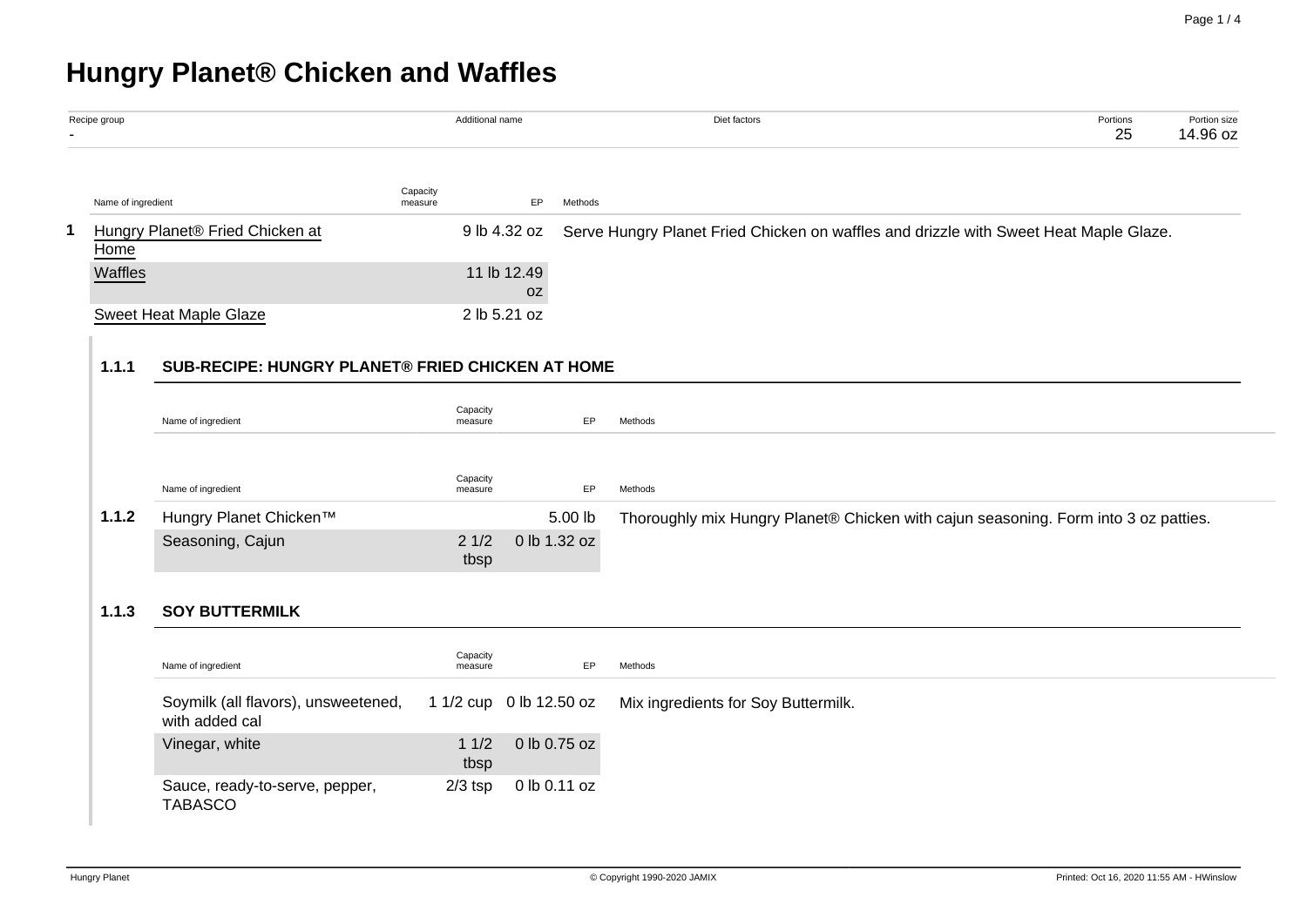#### **1.1.4 COATING**

| Name of ingredient                             | Capacity<br>measure | EP                     | Methods                          |
|------------------------------------------------|---------------------|------------------------|----------------------------------|
| Wheat flour, white, all-purpose,<br>unenriched |                     | 2 1/2 qt 2 lb 13.86 oz | Combine ingredients for coating. |
| Leavening agents, baking powder,<br>low-sodium | $2.5$ fl oz         | 0 lb 2.65 oz           |                                  |
| Salt, kosher, Diamond Crystal                  | $21/2$ tsp          | 0 lb 0.24 oz           |                                  |
| Spices, black pepper, ground                   | 1 $1/4$ tsp         | $0$ lb $0.10$ oz       |                                  |
| Spices, pepper, red or cayenne                 | 1 $1/4$ tsp         | 0 lb 0.08 oz           |                                  |
| Seasoning, Cajun                               | $2.5$ fl oz         | 0 lb 2.65 oz           |                                  |
| Spices, paprika                                | 12/3<br>tbsp        | 0 lb 0.41 oz           |                                  |
| Spices, garlic, granulated                     | 1 $1/4$ tsp         | 0 lb 0.16 oz           |                                  |
| Spices, onion powder                           | 1 $1/4$ tsp         | 0 lb 0.10 oz           |                                  |
| Cornstarch                                     | $2.5$ fl oz         | 0 lb 1.41 oz           |                                  |
|                                                |                     |                        |                                  |
| Name of ingredient                             | Capacity<br>measure | EP                     | Methods                          |

**1.1.5** Dip patties into soy buttermilk. Then into fried chicken coating flour. Repeat. Fry in 350°F oil until golden and 160°F internal temperature.

#### **1.2.1 SUB-RECIPE: WAFFLES**

| Name of ingredient                                   | Capacity<br>measure | EP           | Methods                                                       |
|------------------------------------------------------|---------------------|--------------|---------------------------------------------------------------|
| Vegetable oil                                        | cup                 | 0 lb 7.83 oz | Whisk vegetable oil, sugar, vanilla and Almond milk together. |
| Sugars, granulated                                   | 1 1/3 pt            | 1 lb 3.16 oz |                                                               |
| Vanilla extract                                      | 2 tbsp              | 0 lb 0.83 oz |                                                               |
| Beverages, almond milk,<br>unsweetened, shelf stable | $2 \frac{3}{4}$ at  | 6 lb 4.38 oz |                                                               |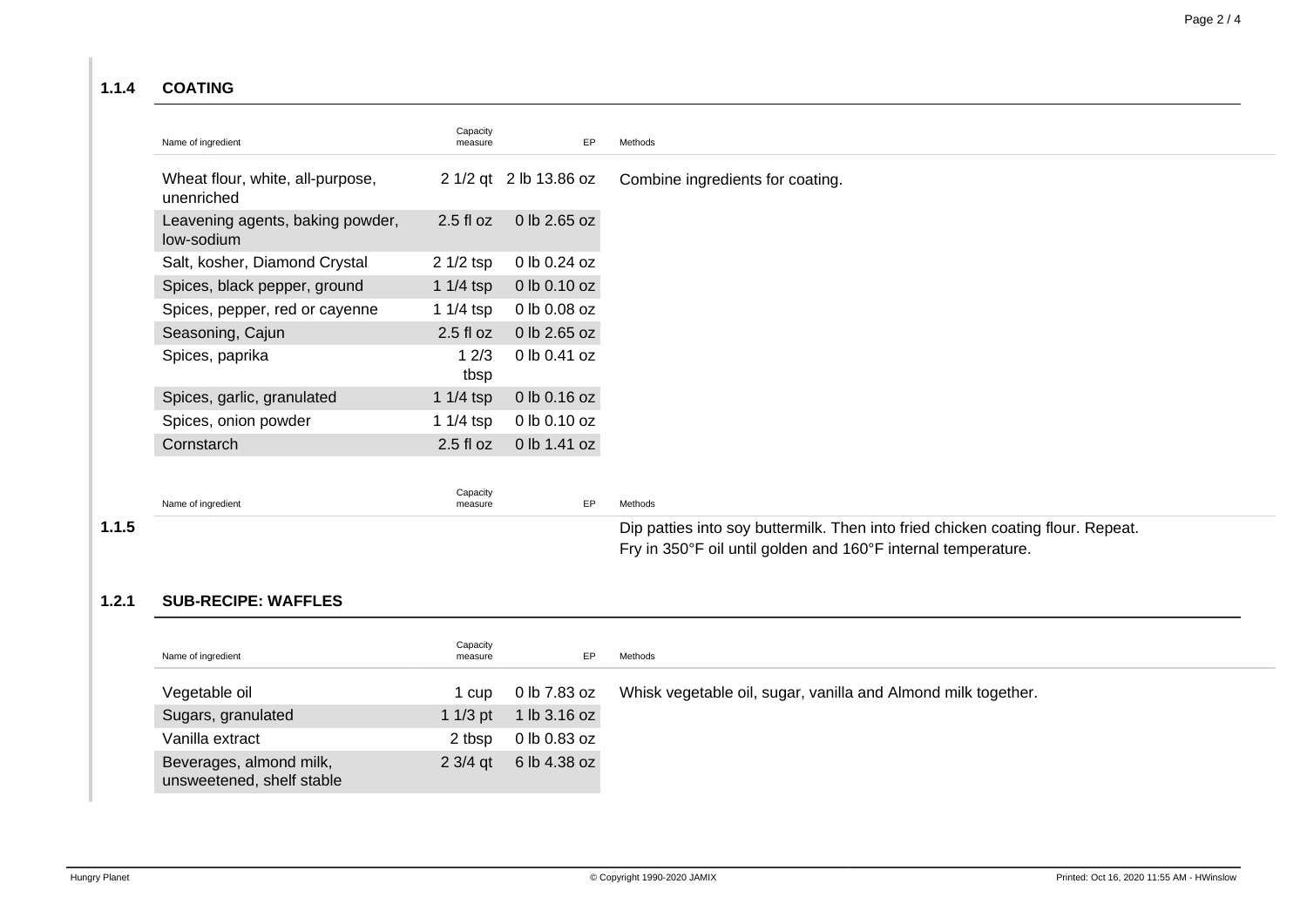|       | Name of ingredient                               | Capacity<br>measure | EP               | Methods                                                                                                                                                                                |
|-------|--------------------------------------------------|---------------------|------------------|----------------------------------------------------------------------------------------------------------------------------------------------------------------------------------------|
| 1.2.2 | Wheat flour, white, all-purpose, self-<br>rising | 2 3/4 gt            | 3 lb 1.81 oz     | Blend Self-Rising flour, Rice flour, and baking soda together. Add to the vegetable oil mixture.<br>Blend ONLY until dry mixture is wet. Do not over mix - the batter should be Lumpy! |
|       | Rice flour, white, unenriched                    | 2 cup               | $0$ lb $9.99$ oz |                                                                                                                                                                                        |
|       | Leavening agents, baking soda                    | 1 3/8 tsp           | 0 lb 0.22 oz     |                                                                                                                                                                                        |
|       |                                                  |                     |                  |                                                                                                                                                                                        |
|       | Name of ingredient                               | Capacity<br>measure | EP               | Methods                                                                                                                                                                                |
| 1.2.3 |                                                  |                     |                  | Preheat the waffle iron. When hot put 1 cup of batter in waffle iron and cook until golden<br>brown!                                                                                   |

### **1.3.1 SUB-RECIPE: SWEET HEAT MAPLE GLAZE**

| Name of ingredient             | Capacity<br>measure | EP               | Methods                                                                                        |
|--------------------------------|---------------------|------------------|------------------------------------------------------------------------------------------------|
| Agave syrup                    | 1 2/3 cup           | l lb 2.08 oz     | Bring all ingredients to a simmer, remove from heat. Allow to cool for about 15 minutes before |
| Syrups, maple                  | 1 2/3 cup           | b 2.61 oz        | using.                                                                                         |
| Spices, chili powder           | $21/2$ tsp          | 0 lb 0.20 oz     |                                                                                                |
| Vinegar, malt                  | $21/2$ tsp          | 0 lb 0.42 oz     |                                                                                                |
| Spices, pepper, red or cayenne | $3/8$ tsp           | 0 lb 0.03 oz     |                                                                                                |
| Salt, kosher, Diamond Crystal  | $1/2$ tsp           | $0$ lb $0.05$ oz |                                                                                                |

#### **ALLERGENS**

## GLUTEN, A SOYA

### **WEIGHTS**

|                 | Raw           | Cooking loss | Cooked        | Loss when served | Final         |
|-----------------|---------------|--------------|---------------|------------------|---------------|
| Total weight    | 23 lb 6.03 oz | 0 %          | 23 lb 6.03 oz | $0\%$            | 23 lb 6.03 oz |
| Size of portion | 14.96 oz      |              | 14.96 oz      |                  | 14.96 oz      |